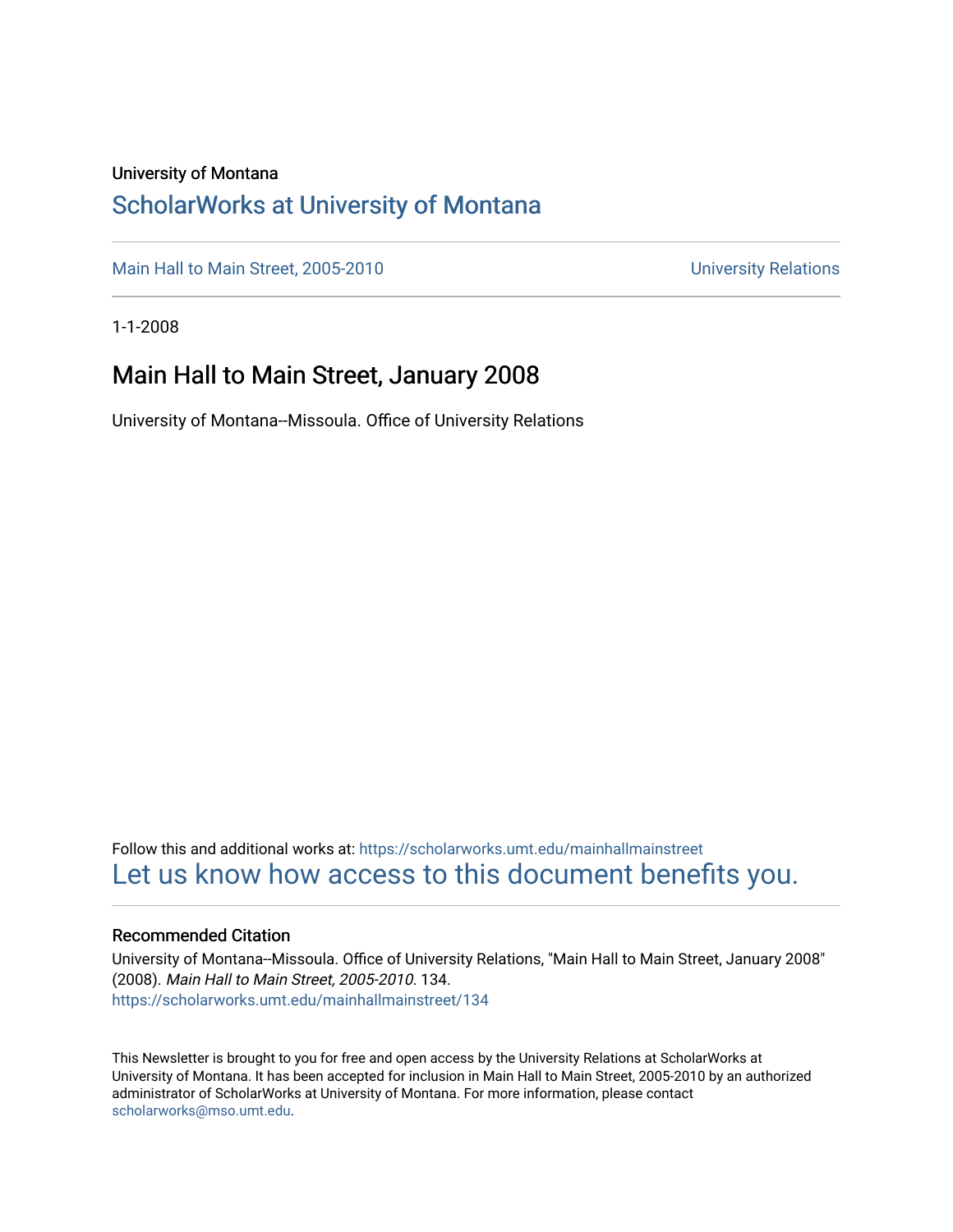### **Connecting Campus and Community At**  $\frac{N}{N}$ **ain Hall to ain Street** January 2008 Vol. 14 No. <sup>1</sup>

# **New building nets prize for craftsmanship**

The University of Montana's recently<br>
completed Don Anderson Hall has<br>
ceived first prize in the 2007 Excellence The University of Montana's recently completed Don Anderson Hall has in Craftsmanship Awards presented by the Montana Contractors' Association.

The awards go to projects exhibiting exemplary design and craftsmanship, as well as innovative construction techniques.

Groundbreaking for Don Anderson Hall — the new home of UM's School of Journalism  $-$  was held in the spring of 2004. The building was dedicated at a May 11,2007, ceremony.

Equipment, furnishings and construction of the 57,238-square-foot building cost nearly \$14 million. Funds came from generous private donors, state contributions and UM's \$100 million Invest in Discovery Capital Campaign.

The building takes the name of newspaper legend Don Anderson, a Montanan and a Wisconsin publisher.



Anderson negotiated Lee Enterprises' purchase of Anaconda Copper Mining Co. daily newspapers in Montana in 1959, releasing them from their infamous "copper collar."

The building's architect was Mark Headley of StudioForma Architects in Bozeman. The project manager was Scott

Wright of Swank Enterprises of Valier. Casey Austin of Swank Enterprises was the project superintendent responsible for craftsmanship.

MCA presented the 2007 Building Excellence Awards Jan. 10 in Kalispell. The awards recognize MCA members for their quality work.

## **Two researchers land prestigious early career awards**

The National Science Foundation gave UM an early<br>
Christmas present last month with the announcement<br>
In two of its promising young scientists earned Early Career he National Science Foundation gave UM an early Christmas present last month with the announcement Development Program grants.

The prestigious five-year awards went to Creagh Breuner and Vanessa Ezenwa. Both women are assistant professors in UM's Wildlife Biology Program and Division of Biological Sciences.

A handful of UM researchers have earned CAREER grants in the past, but the University has never had two awardees in the same year or academic unit. Each year between 350 and 400 assistant professors nationally earn the awards, which honor promising teacher-scholars who most effectively integrate research and education for their institution.

CAREER grants generally range from \$500,000 to \$1 million. Breuner will receive \$800,000, and Ezenwa will get \$715,000.

Breuner, who has worked at UM for a year and a half, studies interactions among unexpected environmental changes, behavior responses to those stressors and the hormonal mechanisms underlying those responses. She focuses on hormones that increase in the body when an animal becomes stressed.

She uses captive and wild sparrows in her research. She has

studied sparrows breeding just outside Yosemite National Park in the Sierra Nevada since 1997.

"It was really hard to sleep when I first heard about (the award)," Breuner said. "It's an amazing amount of money to get as a young investigator, and the recognition has been a little crazy. It's just a fabulous feeling."

Employed at UM for two and a half years, Ezenwa studies the causes and consequences of variation in parasite infection in wild animal populations. Her project will examine how gazelle behavior in Africa influences parasite transmission. She also will study whether parasites potentially influence the evolution of mating-system variation in these animals.

Ezenwa's study area is in Kenya, where she did her doctoral research. 'I'<sup>m</sup> obviously very happy about (the grant)," she said. "Now I will have the money and the time frame to build up my research program."

Both scientists will involve undergraduate researchers in their work. Breuner will recruit four students to assist her each spring in California. Ezenwa will take one student to Africa with her each year for a field course and to do research projects with undergraduates from Kenyatta University in Nairobi, Kenya. &